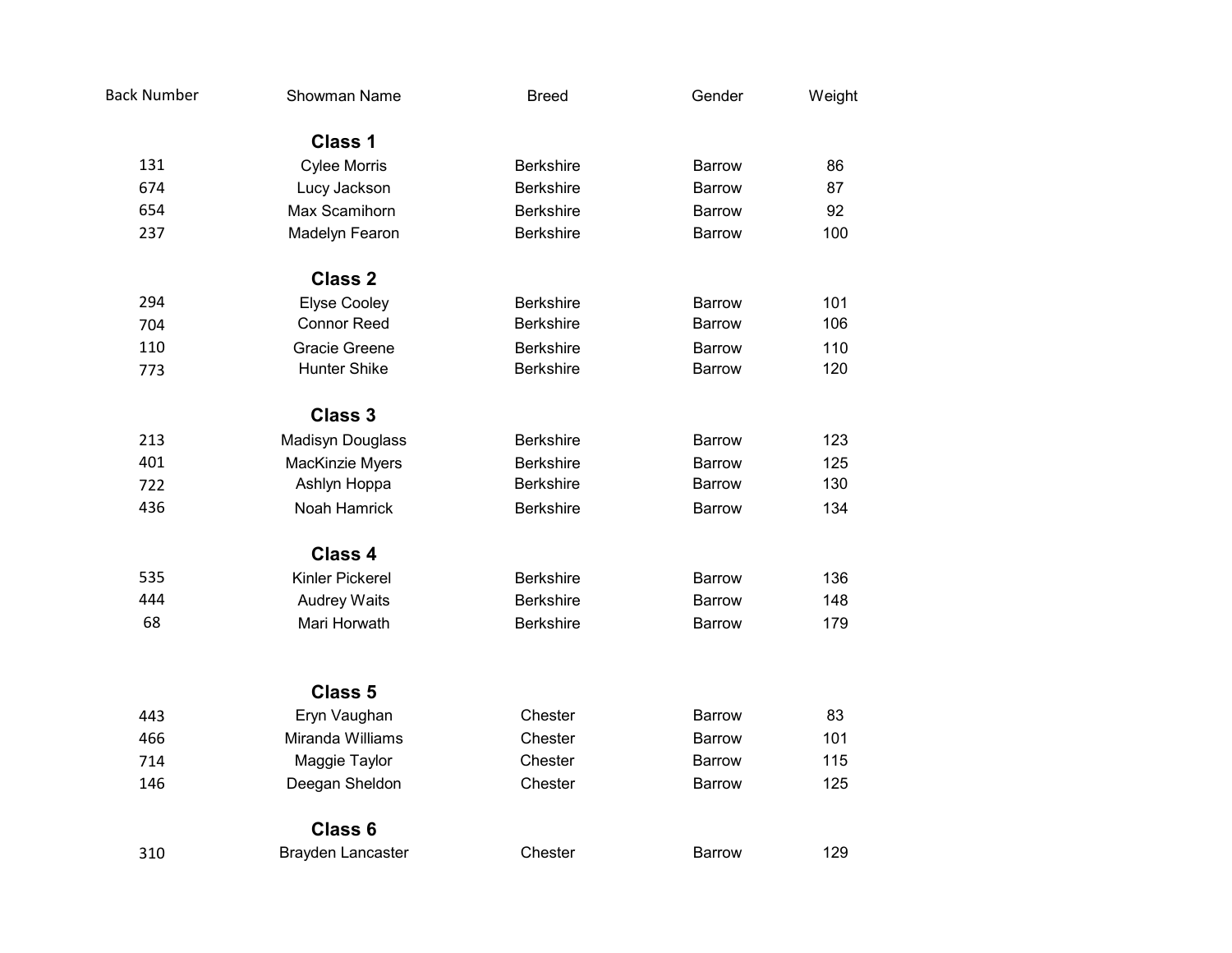| 361            | Leila Quimby           | Chester | <b>Barrow</b> | 144 |
|----------------|------------------------|---------|---------------|-----|
| 10             | Denim Pullen           | Chester | <b>Barrow</b> | 174 |
| 34             | <b>Marshall Gibson</b> | Chester | <b>Barrow</b> | 175 |
|                | <b>Class 7</b>         |         |               |     |
| $\overline{2}$ | <b>Emily Shvetzoff</b> | Duroc   | <b>Barrow</b> | 80  |
| 734            | <b>Westin Miller</b>   | Duroc   | <b>Barrow</b> | 83  |
| 169            | JayJay Boehm           | Duroc   | <b>Barrow</b> | 86  |
| 346            | Haylee Gilmore         | Duroc   | <b>Barrow</b> | 90  |
| 739            | Leia Emenhiser         | Duroc   | <b>Barrow</b> | 92  |
| 211            | Alyson Owen            | Duroc   | <b>Barrow</b> | 94  |
|                | <b>Class 8</b>         |         |               |     |
| 273            | Landon Elchinger       | Duroc   | <b>Barrow</b> | 100 |
| 467            | Ella Branneman         | Duroc   | <b>Barrow</b> | 100 |
| 536            | Cagney Utterback       | Duroc   | <b>Barrow</b> | 100 |
| 790            | Madelynn Gardner       | Duroc   | Barrow        | 102 |
| 194            | Rylie Lanum            | Duroc   | <b>Barrow</b> | 103 |
| 399            | Jenna Diercks          | Duroc   | <b>Barrow</b> | 105 |
|                | <b>Class 9</b>         |         |               |     |
| 514            | Vade Dishman           | Duroc   | <b>Barrow</b> | 115 |
| 245            | Seth Fearon            | Duroc   | <b>Barrow</b> | 116 |
| 352            | <b>Brayden Bowers</b>  | Duroc   | <b>Barrow</b> | 118 |
| 820            | Cali Baldwin           | Duroc   | Barrow        | 121 |
| 449            | Mackenzie Hodupp       | Duroc   | <b>Barrow</b> | 122 |
|                | Class 10               |         |               |     |
| 221            | <b>Lindsey Dore</b>    | Duroc   | <b>Barrow</b> | 124 |
| 471            | <b>Quinton Huff</b>    | Duroc   | <b>Barrow</b> | 124 |
| 164            | Corbin Brown           | Duroc   | <b>Barrow</b> | 125 |
| 841            | Chloe O'Neal           | Duroc   | Barrow        | 125 |
| 325            | Ty Gilstrap            | Duroc   | <b>Barrow</b> | 130 |
| 371            | Lane Mollett           | Duroc   | <b>Barrow</b> | 137 |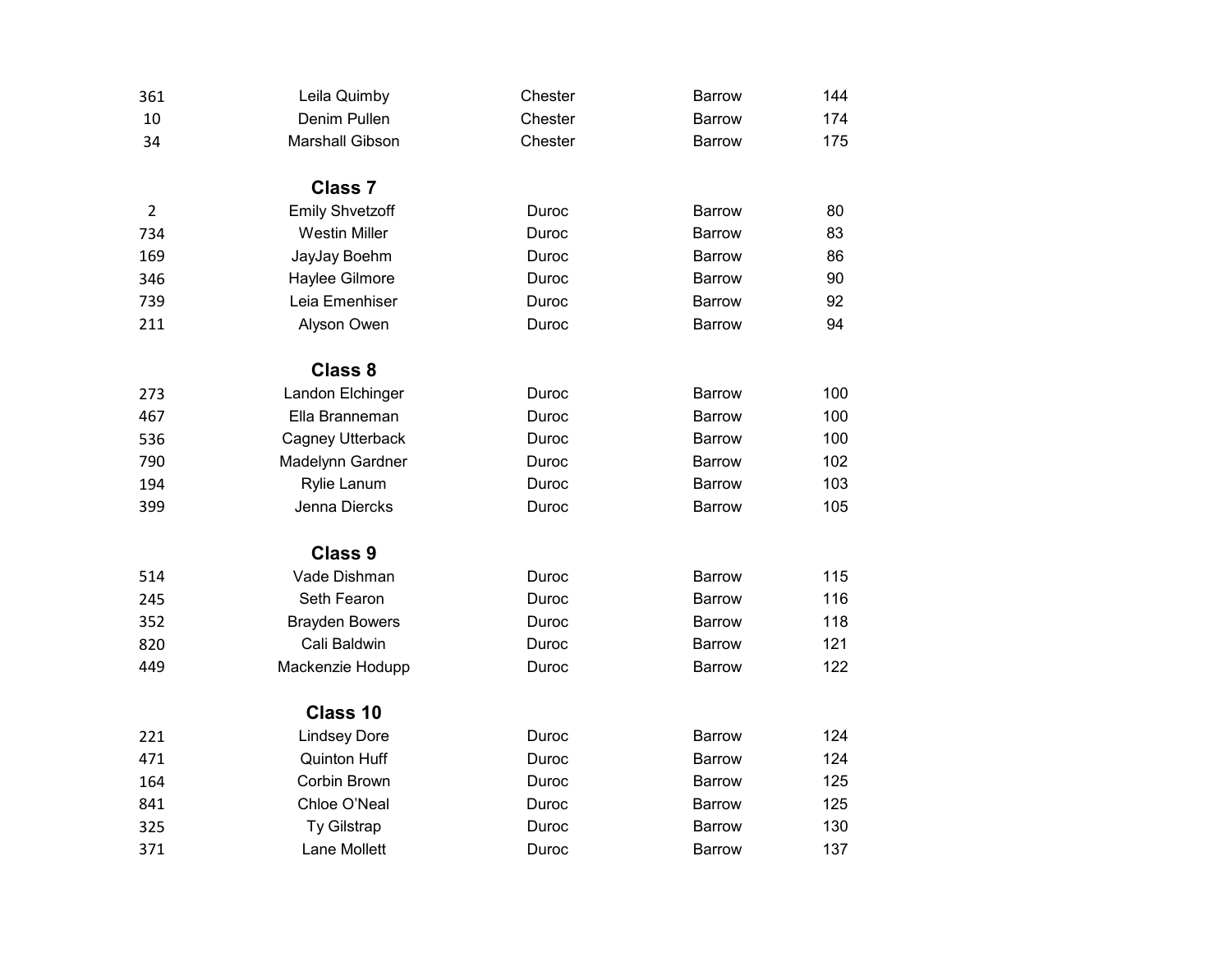|     | <b>Class 11</b>           |           |               |     |
|-----|---------------------------|-----------|---------------|-----|
| 124 | Noah Sponcil              | Duroc     | <b>Barrow</b> | 140 |
| 402 | Kaiden Roberts            | Duroc     | Barrow        | 140 |
| 468 | Makena Jackson            | Duroc     | <b>Barrow</b> | 142 |
| 848 | Haley Harmeson            | Duroc     | <b>Barrow</b> | 145 |
| 534 | Crosby Jackman            | Duroc     | <b>Barrow</b> | 147 |
| 575 | Mitchell Graham           | Duroc     | Barrow        | 155 |
|     | Class 12                  |           |               |     |
| 806 | Olivia Cassidy            | Duroc     | <b>Barrow</b> | 160 |
| 502 | Makenah Rohr              | Duroc     | <b>Barrow</b> | 163 |
| 437 | <b>Claire Waits</b>       | Duroc     | <b>Barrow</b> | 169 |
| 693 | Maggie Taylor             | Duroc     | Barrow        | 170 |
| 712 | Lauren Phillips           | Duroc     | <b>Barrow</b> | 171 |
| 15  | Gage Zenor                | Duroc     | <b>Barrow</b> | 172 |
|     | Class 13                  |           |               |     |
| 774 | Kellen Lawson             | Duroc     | <b>Barrow</b> | 178 |
| 569 | Maria Frasch              | Duroc     | <b>Barrow</b> | 179 |
| 332 | <b>Grace Burbrink</b>     | Duroc     | <b>Barrow</b> | 185 |
| 537 | Dylan Thompson            | Duroc     | Barrow        | 185 |
| 772 | <b>Quentin Mullenhoff</b> | Duroc     | <b>Barrow</b> | 189 |
|     | Class 14                  |           |               |     |
| 114 | Olivia Tucker             | Duroc     | <b>Barrow</b> | 190 |
| 486 | Meghan Garren             | Duroc     | <b>Barrow</b> | 190 |
| 768 | <b>Quentin Mullenhoff</b> | Duroc     | <b>Barrow</b> | 202 |
| 845 | Emma Rae Spittler         | Duroc     | Barrow        | 210 |
| 542 | Lance Fagin               | Duroc     | <b>Barrow</b> | 235 |
| 752 | <b>Holly Howard</b>       | Duroc     | <b>Barrow</b> | 238 |
|     | Class 15                  |           |               |     |
| 513 | Anna Steiner              | Hampshire | <b>Barrow</b> | 90  |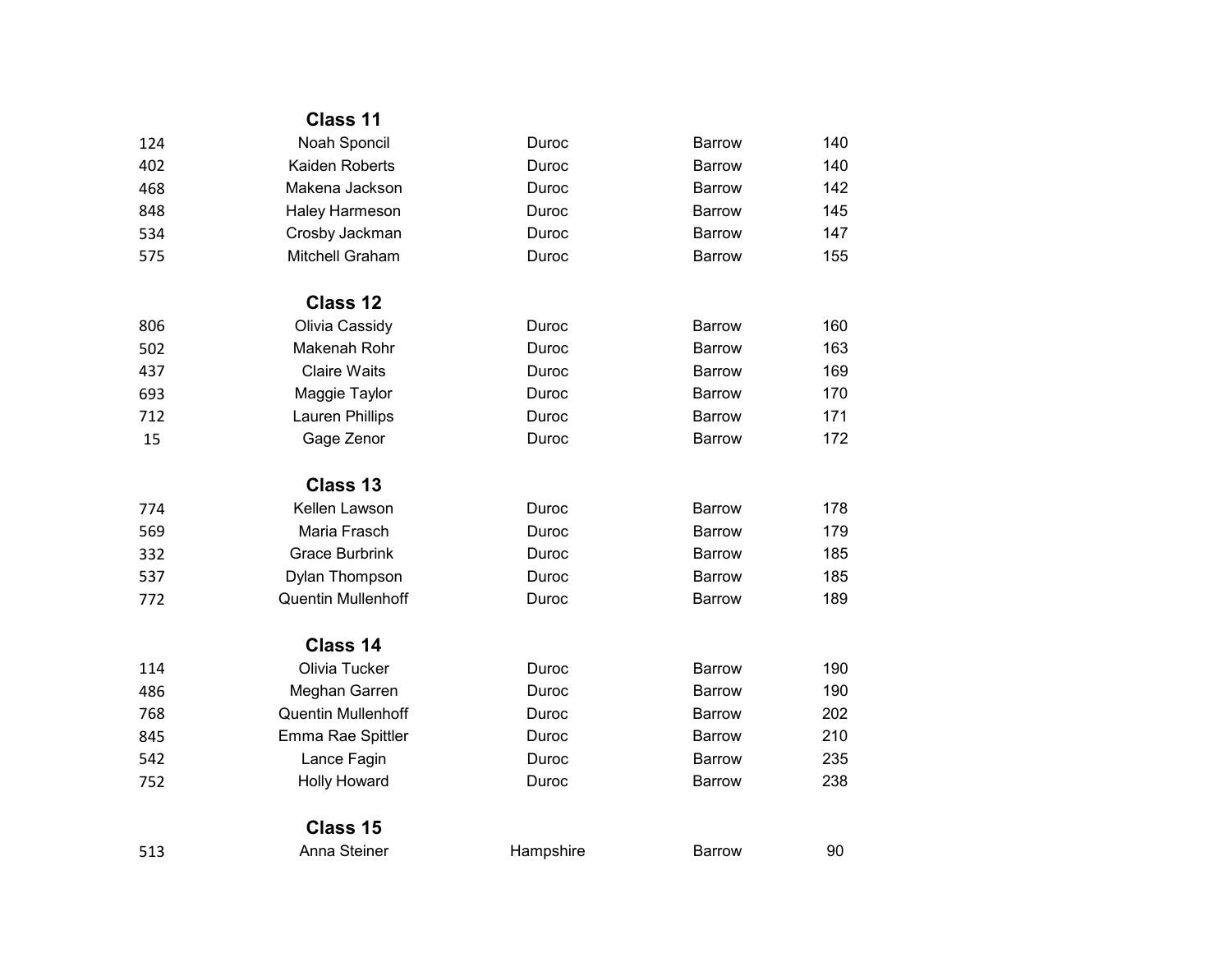| 562 | Cadence Ankney         | Hampshire | <b>Barrow</b> | 98  |
|-----|------------------------|-----------|---------------|-----|
| 520 | <b>Emilee Pickerel</b> | Hampshire | <b>Barrow</b> | 107 |
| 673 | Saydie Wyrick          | Hampshire | Barrow        | 109 |
| 39  | Camille Becker         | Hampshire | <b>Barrow</b> | 115 |
| 120 | Megan Mansfield        | Hampshire | <b>Barrow</b> | 115 |
|     | Class 16               |           |               |     |
| 493 | Courtney Jackman       | Hampshire | <b>Barrow</b> | 130 |
| 252 | Hunter Rodeffer        | Hampshire | <b>Barrow</b> | 132 |
| 168 | Wyatt Haab             | Hampshire | <b>Barrow</b> | 145 |
| 746 | Morgan Butcher         | Hampshire | <b>Barrow</b> | 186 |
| 56  | <b>Colton Svedberg</b> | Hampshire | <b>Barrow</b> | 276 |
|     | Class 17               |           |               |     |
| 113 | Celsey clark           | Hereford  | <b>Barrow</b> | 76  |
| 289 | <b>Caleb Dollar</b>    | Hereford  | <b>Barrow</b> | 95  |
| 463 | Trey Branneman         | Hereford  | <b>Barrow</b> | 100 |
|     | Class 18               |           |               |     |
| 63  | <b>Hailey Orem</b>     | Hereford  | <b>Barrow</b> | 110 |
| 161 | Katelynn Brown         | Hereford  | <b>Barrow</b> | 125 |
| 363 | Elle Ploeger           | Hereford  | <b>Barrow</b> | 125 |
|     | <b>Class 19</b>        |           |               |     |
| 359 | <b>Jack Michl</b>      | Hereford  | <b>Barrow</b> | 134 |
| 172 | Klara Leaxh            | Hereford  | <b>Barrow</b> | 135 |
| 457 | <b>Audrey Waits</b>    | Hereford  | <b>Barrow</b> | 145 |
| 272 | Kian McWherter         | Hereford  | <b>Barrow</b> | 155 |
|     | Class 20               |           |               |     |
| 571 | Kyra Gallop            | Hereford  | <b>Barrow</b> | 184 |
| 548 | Parker Elchinger       | Hereford  | <b>Barrow</b> | 187 |
| 554 | Callie Jo Whaley       | Hereford  | Barrow        | 200 |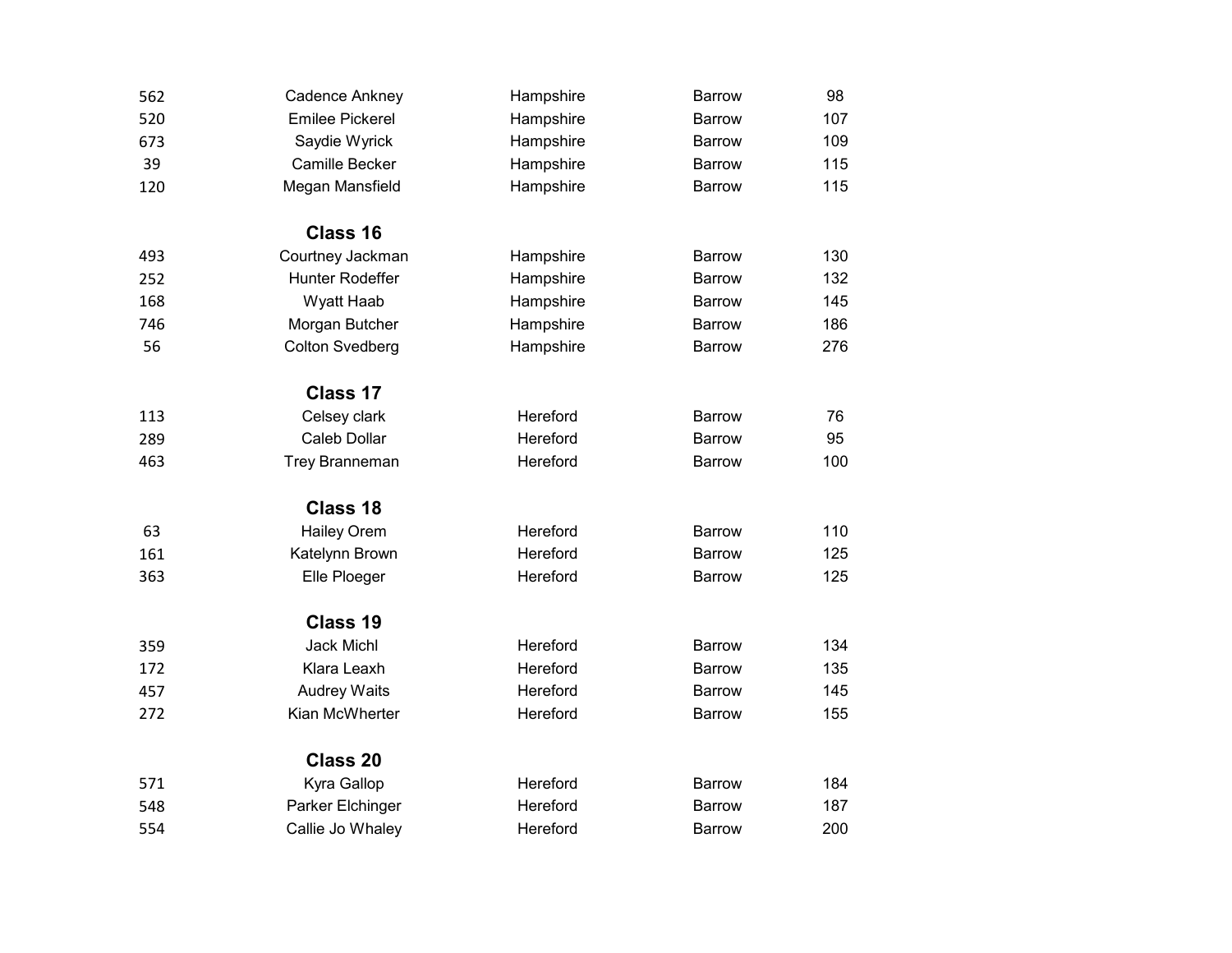|     | <b>Class 21</b>             |          |               |     |
|-----|-----------------------------|----------|---------------|-----|
| 815 | <b>Brooke Huntsman</b>      | Landrace | <b>Barrow</b> | 98  |
| 235 | Hunter Rodeffer             | Landrace | <b>Barrow</b> | 103 |
| 217 | Madisyn Douglass            | Landrace | <b>Barrow</b> | 116 |
| 785 | Olivia Shike                | Landrace | Barrow        | 140 |
| 475 | Meghan Garren               | Landrace | <b>Barrow</b> | 143 |
|     | <b>Class 22</b>             |          |               |     |
| 410 | <b>Clay Smith</b>           | Landrace | <b>Barrow</b> | 147 |
| 760 | <b>Quentin Mullenhoff</b>   | Landrace | <b>Barrow</b> | 149 |
| 123 | Cade Sponcil                | Landrace | <b>Barrow</b> | 150 |
| 206 | Kassie McGinnis             | Landrace | <b>Barrow</b> | 155 |
| 648 | Joe Stien                   | Landrace | <b>Barrow</b> | 170 |
|     | Class 25                    |          |               |     |
| 823 | Makenzee Smith              | Poland   | <b>Barrow</b> | 85  |
| 297 | <b>Conner Schwartz</b>      | Poland   | <b>Barrow</b> | 110 |
| 323 | Hope Barker                 | Poland   | <b>Barrow</b> | 126 |
| 304 | <b>Brayden Lancaster</b>    | Poland   | <b>Barrow</b> | 131 |
|     | <b>Class 26</b>             |          |               |     |
| 701 | Zephry Landoll              | Poland   | <b>Barrow</b> | 133 |
| 369 | Lane Mollett                | Poland   | Barrow        | 143 |
| 375 | <b>Emily Mead</b>           | Poland   | <b>Barrow</b> | 149 |
| 832 | Katelyn Crum                | Poland   | <b>Barrow</b> | 250 |
|     | <b>Class 27</b>             |          |               |     |
| 652 | Jayden Emenhiser            | Spot     | <b>Barrow</b> | 94  |
| 605 | <b>Mason Swartzentruber</b> | Spot     | <b>Barrow</b> | 100 |
| 350 | <b>Mason Stewart</b>        | Spot     | <b>Barrow</b> | 109 |
| 476 | <b>Quinton Huff</b>         | Spot     | Barrow        | 115 |
| 411 | <b>Lindsey Dore</b>         | Spot     | <b>Barrow</b> | 119 |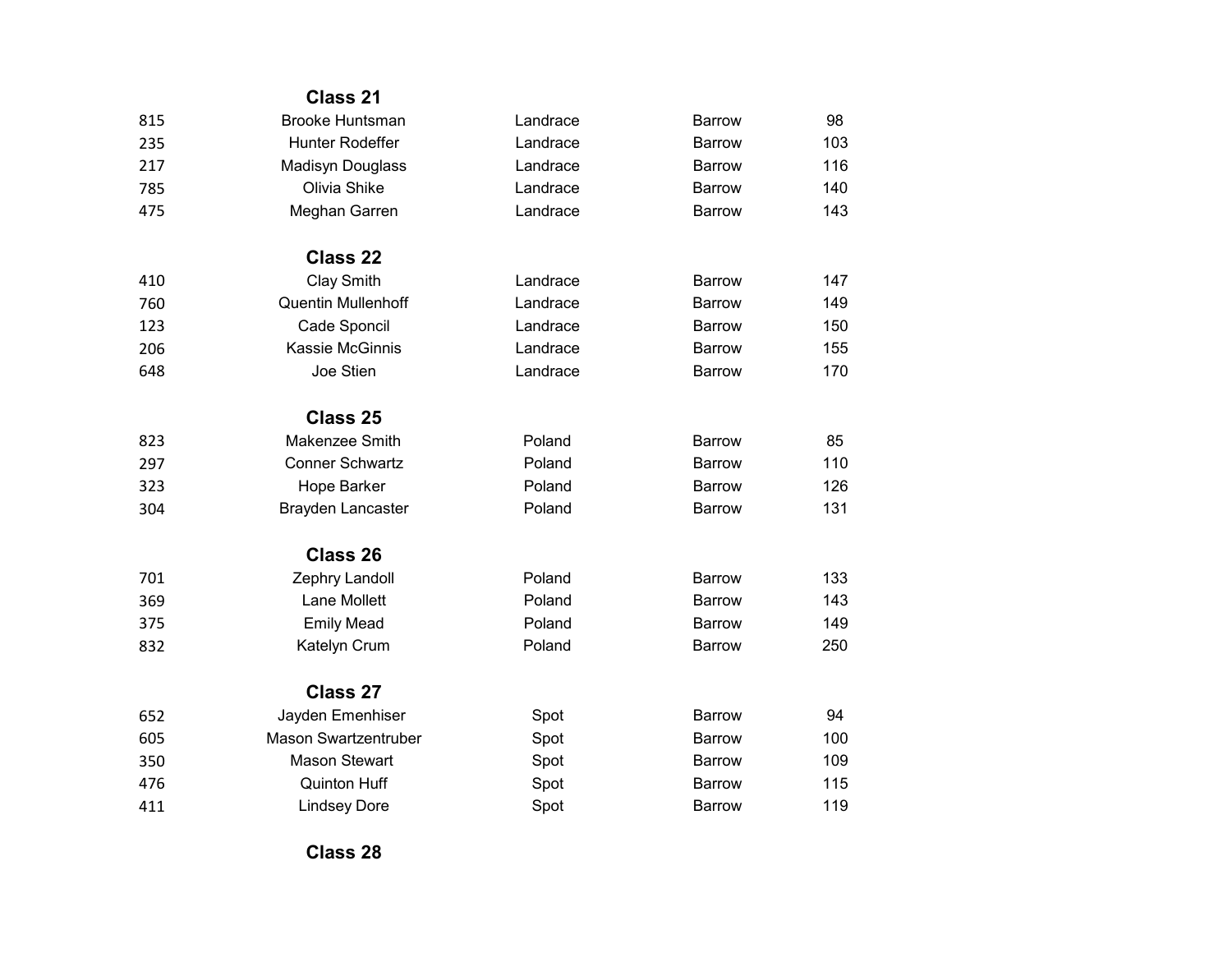| 158 | <b>Lillie Wessel</b>  | Spot      | <b>Barrow</b> | 125 |
|-----|-----------------------|-----------|---------------|-----|
| 407 | MacKinzie Myers       | Spot      | <b>Barrow</b> | 135 |
| 552 | Noelle Fath           | Spot      | <b>Barrow</b> | 137 |
| 490 | <b>Riley Clinard</b>  | Spot      | <b>Barrow</b> | 145 |
| 770 | <b>Hunter Shike</b>   | Spot      | <b>Barrow</b> | 160 |
|     | <b>Class 29</b>       |           |               |     |
| 852 | <b>Emory Smith</b>    | Tamworth  | <b>Barrow</b> | 85  |
| 600 | Jackson Gordon        | Tamworth  | <b>Barrow</b> | 91  |
| 386 | Nolan Wise            | Tamworth  | <b>Barrow</b> | 93  |
| 274 | Mason Elchinger       | Tamworth  | <b>Barrow</b> | 103 |
|     | Class 30              |           |               |     |
| 220 | Ethan Hamm            | Tamworth  | <b>Barrow</b> | 120 |
| 731 | Eliza Divis           | Tamworth  | <b>Barrow</b> | 124 |
| 174 | Kayla Clark           | Tamworth  | <b>Barrow</b> | 128 |
|     | <b>Class 31</b>       |           |               |     |
| 747 | <b>Baynx Stirling</b> | Tamworth  | <b>Barrow</b> | 129 |
| 702 | Gage Mings            | Tamworth  | <b>Barrow</b> | 130 |
| 18  | Madyson Anderson      | Tamworth  | <b>Barrow</b> | 132 |
|     | Class 32              |           |               |     |
| 53  | CadenNation           | Tamworth  | <b>Barrow</b> | 138 |
| 342 | <b>Baylee Sliger</b>  | Tamworth  | <b>Barrow</b> | 146 |
| 64  | <b>Austin Orem</b>    | Tamworth  | <b>Barrow</b> | 151 |
|     | Class 33              |           |               |     |
| 339 | <b>Tate George</b>    | Yorkshire | <b>Barrow</b> | 100 |
| 735 | Jayce Monnett         | Yorkshire | <b>Barrow</b> | 102 |
| 74  | <b>Mason Forkner</b>  | Yorkshire | <b>Barrow</b> | 105 |
| 190 | <b>Colt Lanum</b>     | Yorkshire | <b>Barrow</b> | 105 |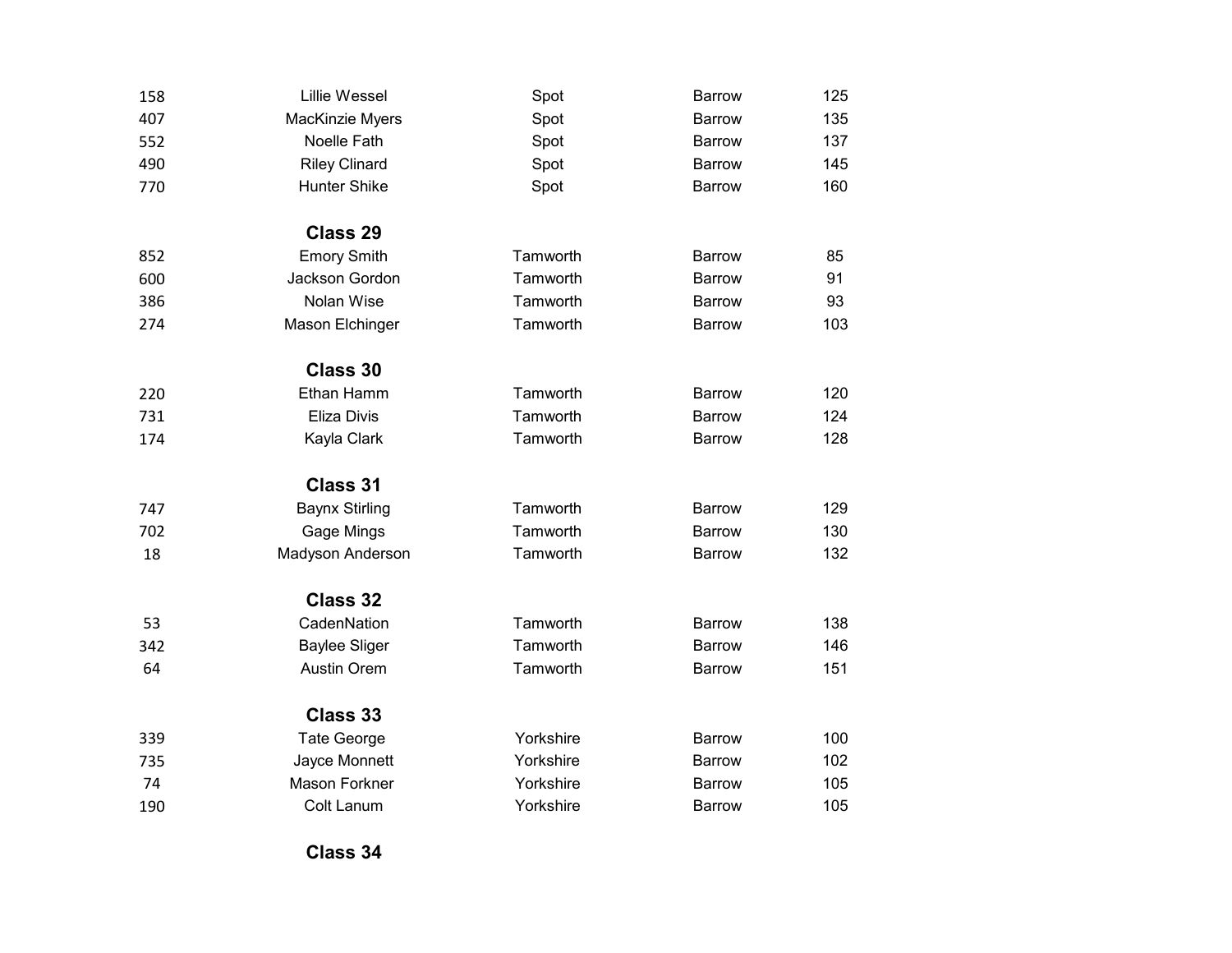| 191  | <b>Trenton Collings</b>  | Yorkshire | <b>Barrow</b> | 110 |
|------|--------------------------|-----------|---------------|-----|
| 518  | <b>Chandler Lowes</b>    | Yorkshire | <b>Barrow</b> | 110 |
| 139  | Sara Steck               | Yorkshire | <b>Barrow</b> | 117 |
| 405  | Austin Rudolph           | Yorkshire | <b>Barrow</b> | 117 |
|      | Class 35                 |           |               |     |
| 193  | <b>Trenton Collings</b>  | Yorkshire | <b>Barrow</b> | 118 |
| 590  | Maya Weinkauf            | Yorkshire | Barrow        | 118 |
| 219  | Ethan Hamm               | Yorkshire | <b>Barrow</b> | 122 |
|      | Class 36                 |           |               |     |
| 613  | <b>Gavin Sinclair</b>    | Yorkshire | <b>Barrow</b> | 125 |
| 326  | <b>Brayden Lancaster</b> | Yorkshire | Barrow        | 130 |
| 1007 | <b>Stacey Seaburn</b>    | Yorkshire | <b>Barrow</b> | 137 |
|      | <b>Class 37</b>          |           |               |     |
| 833  | McCoy Taylor             | Yorkshire | <b>Barrow</b> | 145 |
| 511  | Ella Underberg           | Yorkshire | Barrow        | 150 |
| 539  | Micah Malcolm            | Yorkshire | <b>Barrow</b> | 155 |
|      | Class 38                 |           |               |     |
| 360  | Piper Unger              | Yorkshire | <b>Barrow</b> | 158 |
| 104  | Kalvin Hrutkay           | Yorkshire | <b>Barrow</b> | 162 |
| 718  | Eliza Divis              | Yorkshire | <b>Barrow</b> | 168 |
|      | <b>Class 39</b>          |           |               |     |
| 577  | Maria Frasch             | Yorkshire | <b>Barrow</b> | 178 |
| 778  | Kellen Lawson            | Yorkshire | <b>Barrow</b> | 178 |
| 625  | Josh Col                 | Yorkshire | <b>Barrow</b> | 198 |
|      | Class 40                 |           |               |     |
| 849  | <b>Brock Weaver</b>      | Yorkshire | <b>Barrow</b> | 205 |
| 684  | Gage Mings               | Yorkshire | <b>Barrow</b> | 210 |
| 27   | Audrey Morgan            | Yorkshire | <b>Barrow</b> | 250 |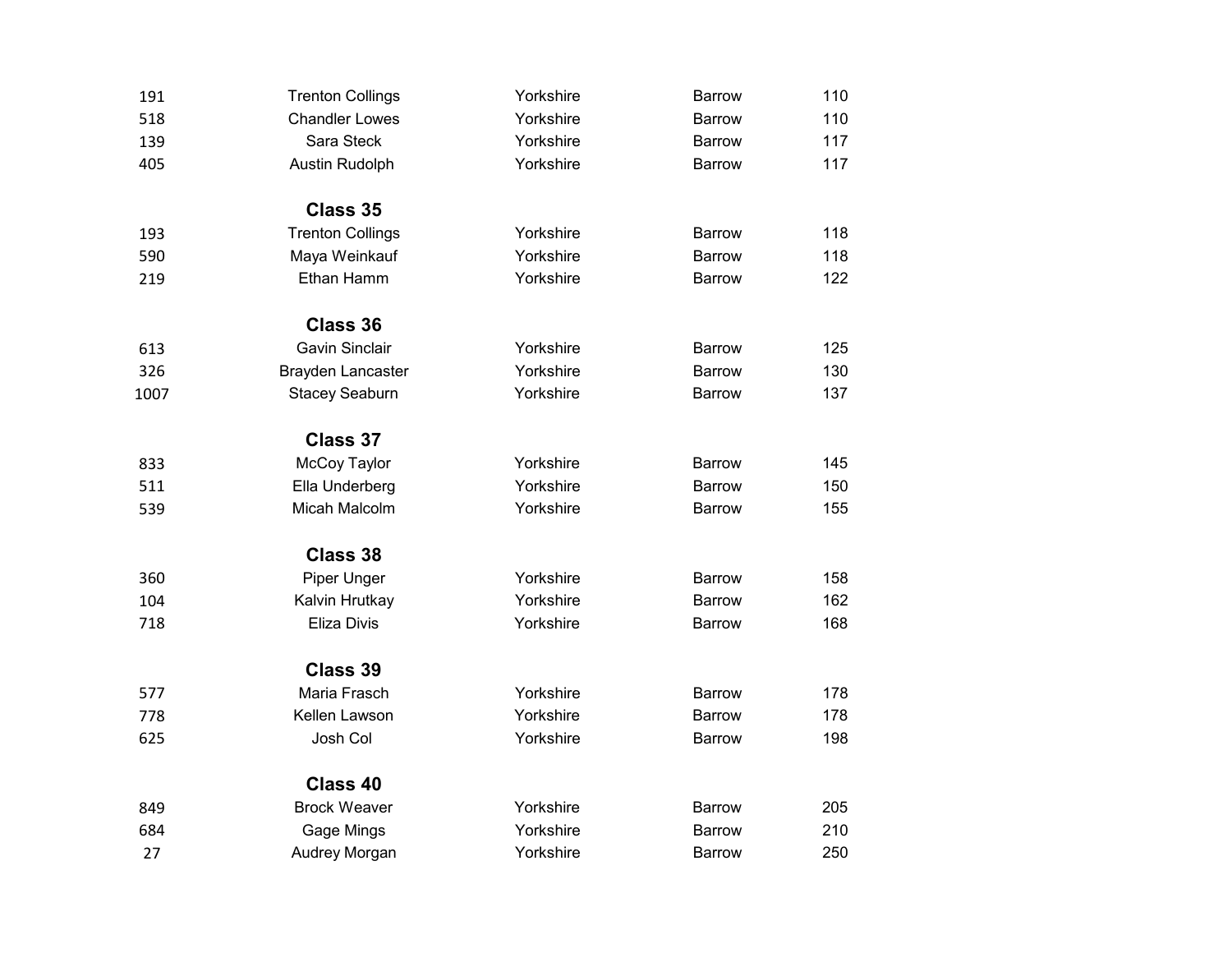| 341  | <b>Isabella Nunez</b>     | Yorkshire | <b>Barrow</b> | 280 |
|------|---------------------------|-----------|---------------|-----|
|      | Class 41                  |           |               |     |
| 484  | <b>Quinton Huff</b>       | Crossbred | Barrow        | 60  |
| 788  | <b>Quentin Mullenhoff</b> | Crossbred | Barrow        | 67  |
| 242  | <b>Jake Price</b>         | Crossbred | <b>Barrow</b> | 68  |
| 199  | <b>Trenton Collings</b>   | Crossbred | <b>Barrow</b> | 74  |
| 777  | <b>Quentin Mullenhoff</b> | Crossbred | Barrow        | 74  |
|      | Class 42                  |           |               |     |
| 335  | Alayna Rawlings           | Crossbred | <b>Barrow</b> | 75  |
| 336  | Keira Kimbler             | Crossbred | <b>Barrow</b> | 75  |
| 47   | <b>Travis Oliver</b>      | Crossbred | <b>Barrow</b> | 80  |
| 138  | <b>Trenton Massey</b>     | Crossbred | <b>Barrow</b> | 80  |
| 179  | Morgan Pierson            | Crossbred | <b>Barrow</b> | 80  |
|      | Class 43                  |           |               |     |
| 9    | Ryder Lloyd               | Crossbred | Barrow        | 85  |
| 132  | <b>Emerson Massey</b>     | Crossbred | Barrow        | 85  |
| 560  | Kaidyn McWhorter          | Crossbred | Barrow        | 85  |
| 655  | Lilly Jackson             | Crossbred | Barrow        | 85  |
| 1010 | Kenna Seaburn             | Crossbred | <b>Barrow</b> | 85  |
|      | Class 44                  |           |               |     |
| 631  | <b>Alison Reeves</b>      | Crossbred | <b>Barrow</b> | 87  |
| 176  | Lance Clark               | Crossbred | <b>Barrow</b> | 89  |
| 454  | Makena Jackson            | Crossbred | <b>Barrow</b> | 89  |
| 44   | <b>Camille Becker</b>     | Crossbred | <b>Barrow</b> | 90  |
| 250  | Seth Fearon               | Crossbred | <b>Barrow</b> | 90  |
| 584  | Elijah Keplinger          | Crossbred | Barrow        | 90  |
|      | Class 45                  |           |               |     |
| 296  | <b>Elliott Cooley</b>     | Crossbred | Barrow        | 91  |
| 353  | <b>Easton Stewart</b>     | Crossbred | <b>Barrow</b> | 91  |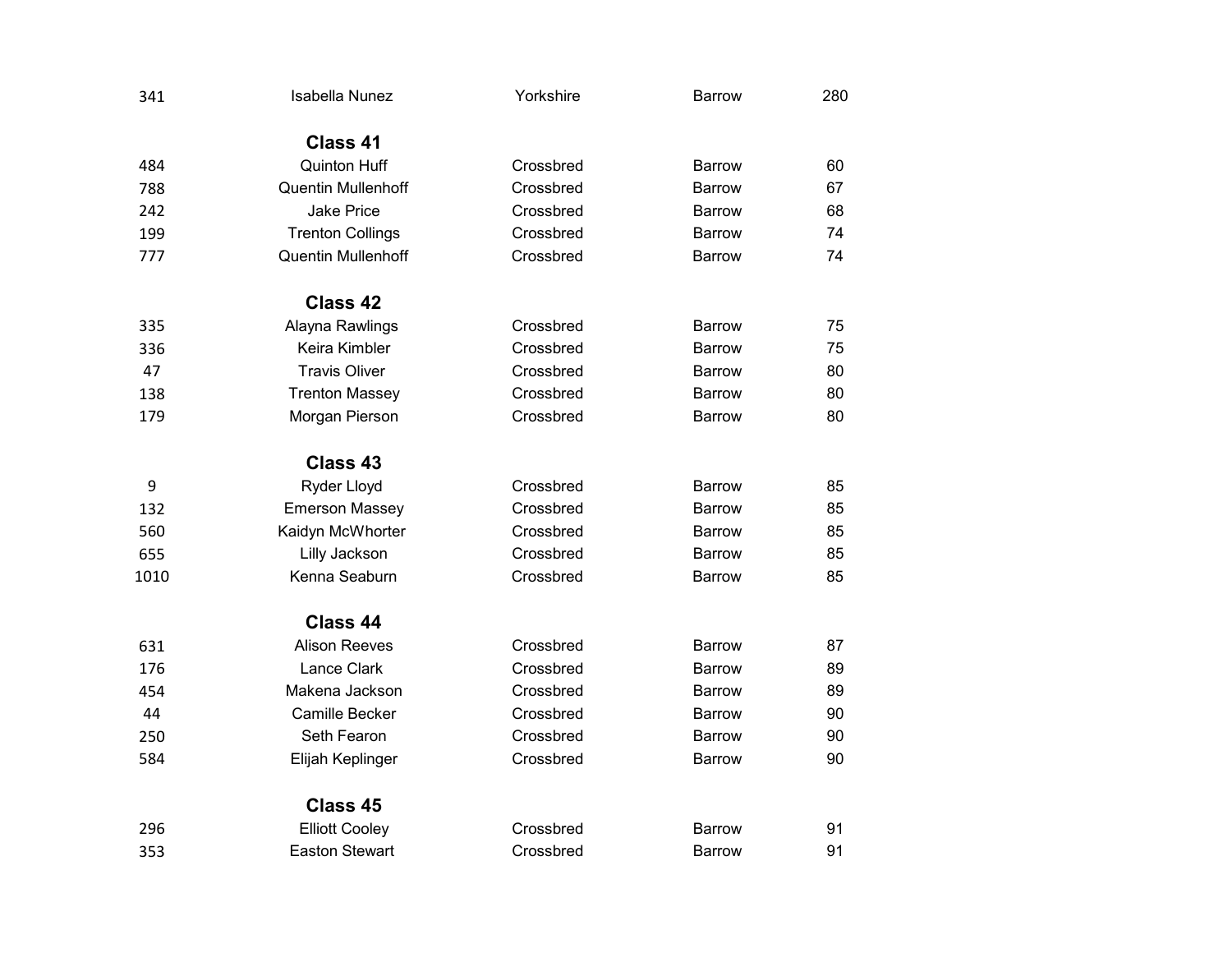| 134 | <b>Bryce Resler</b>    | Crossbred | <b>Barrow</b> | 94  |
|-----|------------------------|-----------|---------------|-----|
| 549 | Kristen Rappold        | Crossbred | <b>Barrow</b> | 94  |
| 76  | <b>Rhett Forkner</b>   | Crossbred | <b>Barrow</b> | 95  |
| 154 | <b>Emma Emnett</b>     | Crossbred | <b>Barrow</b> | 95  |
|     | Class 46               |           |               |     |
| 334 | Kali Kimbler           | Crossbred | <b>Barrow</b> | 95  |
| 461 | Ty Drach               | Crossbred | <b>Barrow</b> | 95  |
| 516 | Ella Underberg         | Crossbred | <b>Barrow</b> | 95  |
| 721 | Cecilia Banks          | Crossbred | <b>Barrow</b> | 95  |
| 821 | Inez Friddle           | Crossbred | <b>Barrow</b> | 95  |
|     | Class 47               |           |               |     |
| 462 | Kanyon Roberts         | Crossbred | <b>Barrow</b> | 96  |
| 100 | Parker Simon           | Crossbred | <b>Barrow</b> | 97  |
| 717 | Jayce Monnett          | Crossbred | Barrow        | 97  |
| 395 | <b>Bailey Taylor</b>   | Crossbred | <b>Barrow</b> | 98  |
| 414 | <b>Brynnli Coryell</b> | Crossbred | <b>Barrow</b> | 98  |
| 650 | Adalynn achtermann     | Crossbred | <b>Barrow</b> | 98  |
|     | Class 48               |           |               |     |
| 759 | Lane Gardner           | Crossbred | <b>Barrow</b> | 98  |
| 786 | Lawson Ogle            | Crossbred | <b>Barrow</b> | 98  |
| 5   | Ryder Lloyd            | Crossbred | <b>Barrow</b> | 99  |
| 830 | Marissa Engelman       | Crossbred | <b>Barrow</b> | 99  |
| 847 | Haley Harmeson         | Crossbred | <b>Barrow</b> | 99  |
|     | Class 49               |           |               |     |
| 58  | Patrick George         | Crossbred | <b>Barrow</b> | 100 |
| 185 | Alexandra Montes       | Crossbred | Barrow        | 100 |
| 763 | <b>Bailie Callahan</b> | Crossbred | <b>Barrow</b> | 100 |
| 175 | Emma Helsinger         | Crossbred | <b>Barrow</b> | 102 |
| 594 | Cole Weinkauf          | Crossbred | <b>Barrow</b> | 102 |
| 729 | <b>Connor Reed</b>     | Crossbred | <b>Barrow</b> | 102 |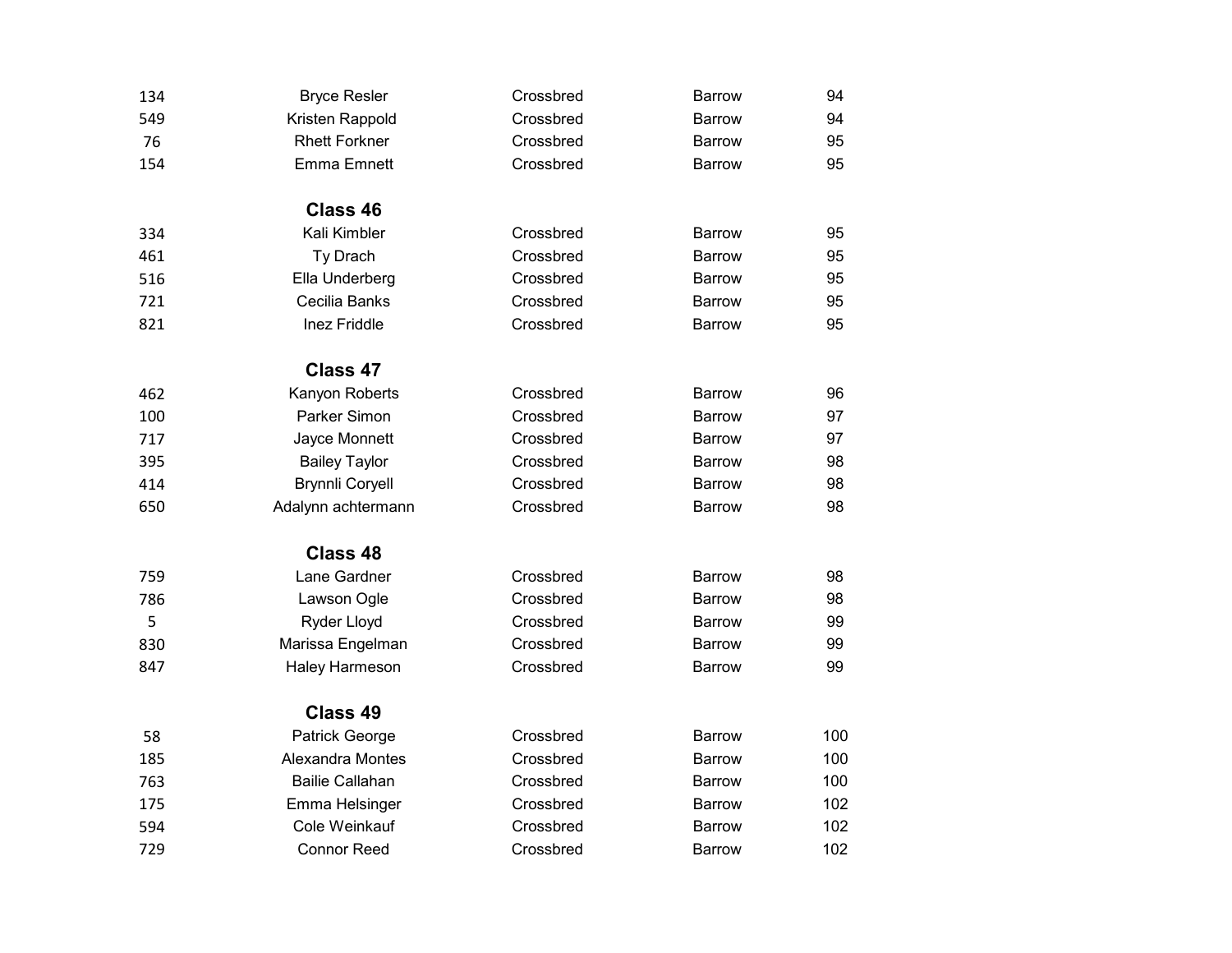|      | Class 50                |           |               |     |
|------|-------------------------|-----------|---------------|-----|
| 1005 | <b>Gracee Stewart</b>   | Crossbred | <b>Barrow</b> | 103 |
| 163  | <b>Grace Wesselhoft</b> | Crossbred | Barrow        | 105 |
| 805  | Ryder Lloyd             | Crossbred | Barrow        | 105 |
| 290  | Cade Storey             | Crossbred | Barrow        | 106 |
| 582  | Cole Weinkauf           | Crossbred | <b>Barrow</b> | 106 |
|      | Class 51                |           |               |     |
| 803  | <b>Kelly Lloyd</b>      | Crossbred | Barrow        | 107 |
| 198  | <b>Taylor Thomas</b>    | Crossbred | <b>Barrow</b> | 108 |
| 205  | Maverick Murphy         | Crossbred | Barrow        | 108 |
| 251  | Josh Col                | Crossbred | <b>Barrow</b> | 109 |
| 561  | Elijah Keplinger        | Crossbred | <b>Barrow</b> | 110 |
| 691  | Ross Illingworth        | Crossbred | <b>Barrow</b> | 110 |
|      | Class 52                |           |               |     |
| 706  | McCoy Taylor            | Crossbred | Barrow        | 110 |
| 769  | Emma Sims               | Crossbred | Barrow        | 110 |
| 1012 | <b>Grace Moser</b>      | Crossbred | <b>Barrow</b> | 110 |
| 233  | Makena Clevenger        | Crossbred | <b>Barrow</b> | 112 |
| 85   | <b>Brynleigh Osysko</b> | Crossbred | <b>Barrow</b> | 114 |
| 315  | Paige Green             | Crossbred | <b>Barrow</b> | 114 |
|      | Class 53                |           |               |     |
| 209  | Kirsten Calloway        | Crossbred | <b>Barrow</b> | 115 |
| 263  | <b>Brooklyn Decker</b>  | Crossbred | <b>Barrow</b> | 115 |
| 716  | Colby Wyrick            | Crossbred | <b>Barrow</b> | 116 |
| 599  | Cole Weinkauf           | Crossbred | <b>Barrow</b> | 117 |
| 151  | <b>Emma Emnett</b>      | Crossbred | <b>Barrow</b> | 118 |
| 413  | Austin Rudolph          | Crossbred | <b>Barrow</b> | 118 |
|      | Class 54                |           |               |     |
| 51   | Madyson Anderson        | Crossbred | <b>Barrow</b> | 119 |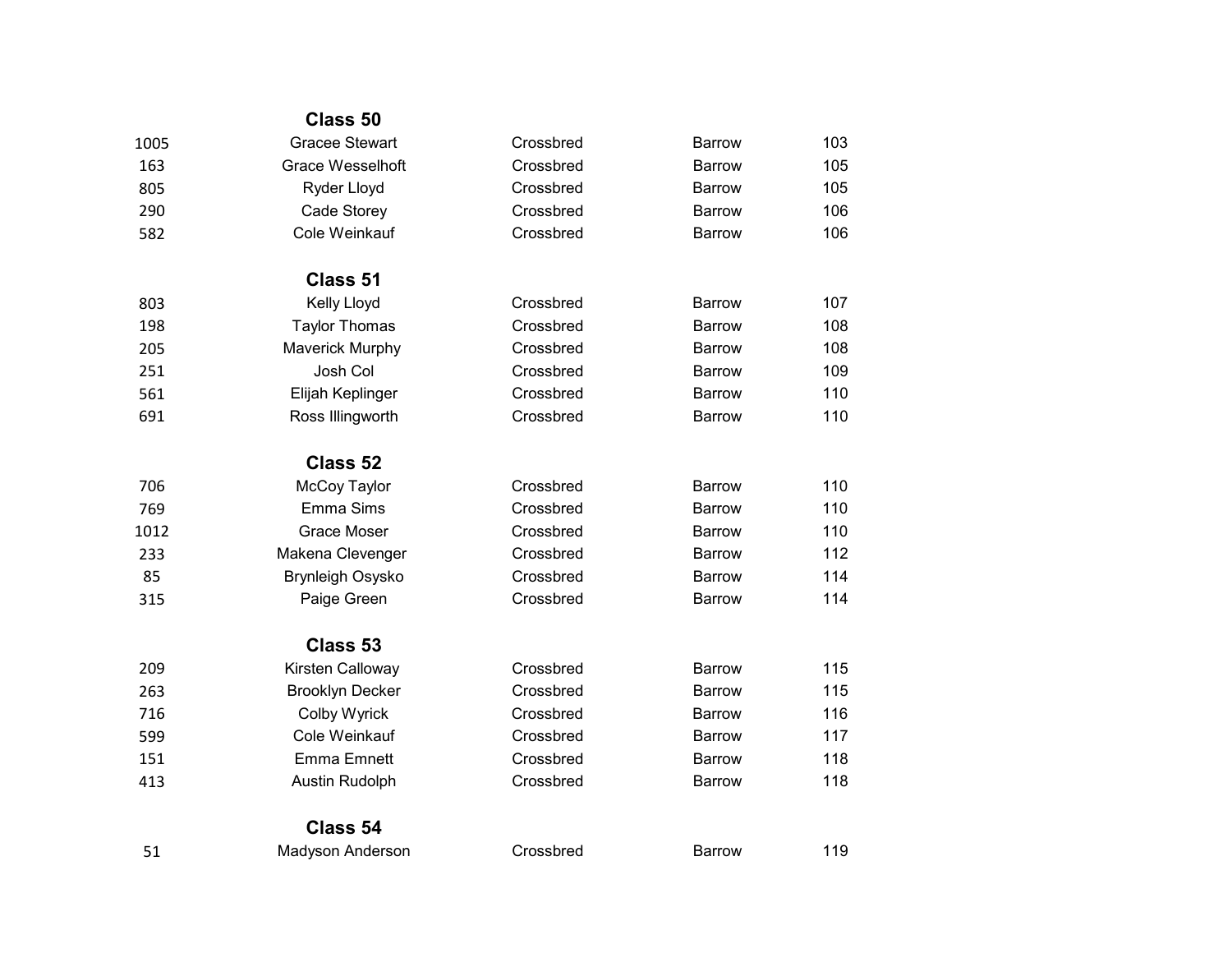| 525 | <b>Ethan Petree</b>        | Crossbred | <b>Barrow</b> | 119 |
|-----|----------------------------|-----------|---------------|-----|
| 780 | Madelynn Gardner           | Crossbred | <b>Barrow</b> | 119 |
| 838 | <b>Madison Suhr</b>        | Crossbred | <b>Barrow</b> | 119 |
| 183 | Garen Wilkerson            | Crossbred | <b>Barrow</b> | 120 |
|     | Class 55                   |           |               |     |
| 214 | Montgomery Bertram         | Crossbred | <b>Barrow</b> | 120 |
| 307 | <b>Lindsay Cooperrider</b> | Crossbred | <b>Barrow</b> | 120 |
| 634 | Sami Col                   | Crossbred | <b>Barrow</b> | 120 |
| 685 | Braden Illingworth         | Crossbred | <b>Barrow</b> | 120 |
| 106 | Sage Risser                | Crossbred | <b>Barrow</b> | 122 |
|     | Class 56                   |           |               |     |
| 738 | <b>Holly Howard</b>        | Crossbred | <b>Barrow</b> | 122 |
| 523 | Makenah Rohr               | Crossbred | <b>Barrow</b> | 124 |
| 165 | <b>Madison Weldy</b>       | Crossbred | <b>Barrow</b> | 125 |
| 345 | <b>Grant Rawlings</b>      | Crossbred | <b>Barrow</b> | 125 |
| 585 | Lexi McWilliam             | Crossbred | <b>Barrow</b> | 125 |
|     | Class 57                   |           |               |     |
| 253 | <b>Skylar Thompson</b>     | Crossbred | <b>Barrow</b> | 126 |
| 545 | Abbey Rodefer              | Crossbred | <b>Barrow</b> | 126 |
| 667 | Kolby Butcher              | Crossbred | <b>Barrow</b> | 126 |
| 689 | Saydie Wyrick              | Crossbred | <b>Barrow</b> | 126 |
| 3   | Shelby Haberer             | Crossbred | <b>Barrow</b> | 127 |
| 765 | <b>Tyler Welman</b>        | Crossbred | <b>Barrow</b> | 127 |
|     | Class 58                   |           |               |     |
| 614 | <b>Colton Evinger</b>      | Crossbred | <b>Barrow</b> | 128 |
| 384 | Klara Leach                | Crossbred | <b>Barrow</b> | 129 |
| 580 | Clara Kowalski             | Crossbred | Barrow        | 129 |
| 241 | Audra Flanary              | Crossbred | <b>Barrow</b> | 130 |
| 526 | Cagney Utterback           | Crossbred | <b>Barrow</b> | 130 |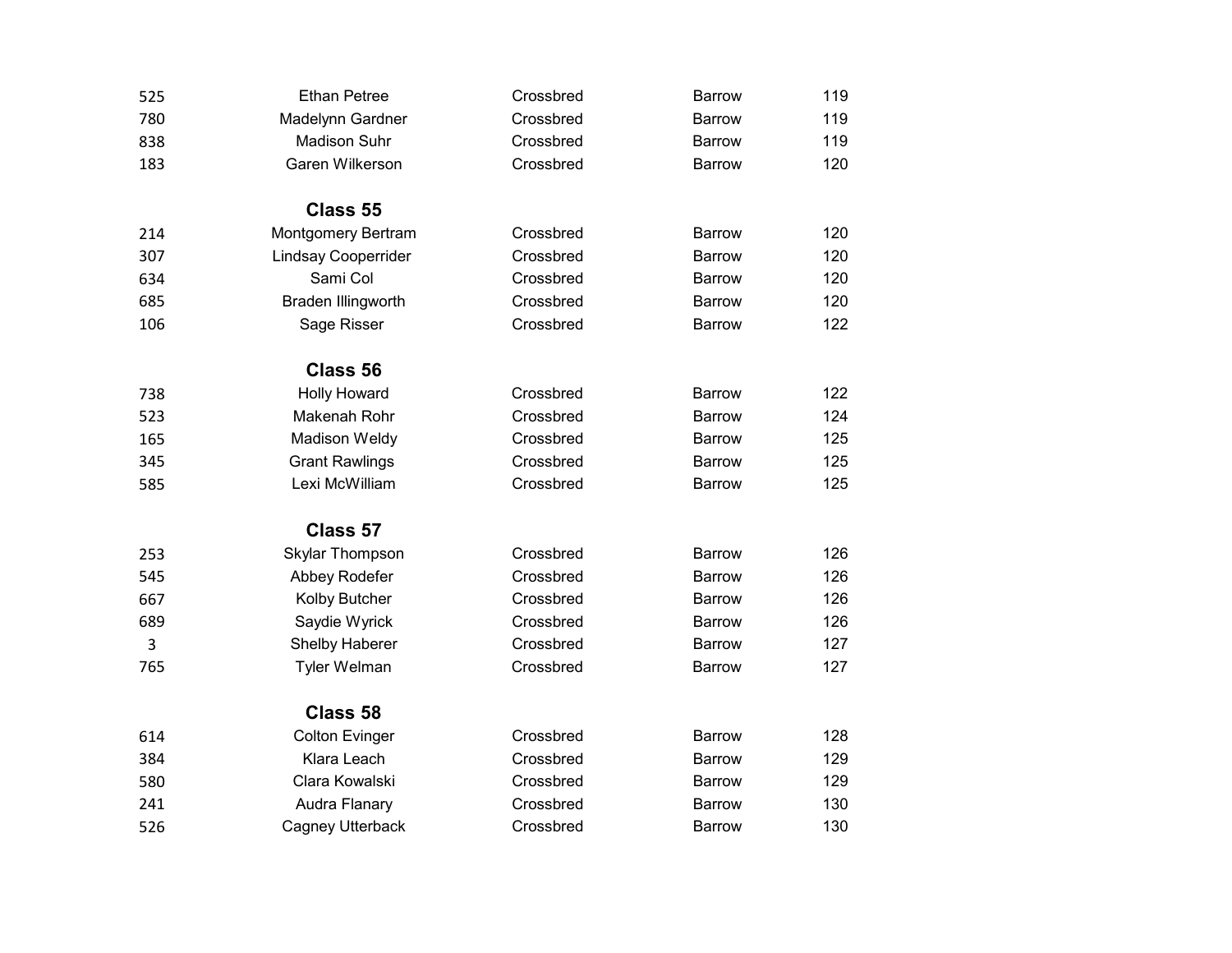|     | Class 59               |           |               |     |
|-----|------------------------|-----------|---------------|-----|
| 597 | Erin Hayes             | Crossbred | <b>Barrow</b> | 130 |
| 659 | Cooper McNally         | Crossbred | <b>Barrow</b> | 130 |
| 675 | <b>Hattie Bannon</b>   | Crossbred | <b>Barrow</b> | 130 |
| 481 | <b>Hudson Bell</b>     | Crossbred | Barrow        | 131 |
| 538 | Makenah Rohr           | Crossbred | <b>Barrow</b> | 132 |
|     | Class <sub>60</sub>    |           |               |     |
| 311 | <b>Connor Dowler</b>   | Crossbred | <b>Barrow</b> | 134 |
| 312 | <b>Ethan Fields</b>    | Crossbred | <b>Barrow</b> | 134 |
| 495 | Jaelie Hoffman         | Crossbred | <b>Barrow</b> | 134 |
| 547 | Macie Taylor           | Crossbred | <b>Barrow</b> | 134 |
| 640 | Sami Col               | Crossbred | <b>Barrow</b> | 134 |
|     | Class 61               |           |               |     |
| 278 | Kendall Key            | Crossbred | <b>Barrow</b> | 135 |
| 598 | <b>Ellie Kowalski</b>  | Crossbred | Barrow        | 136 |
| 257 | Madelyn Fearon         | Crossbred | <b>Barrow</b> | 137 |
| 844 | Makenzie oneal         | Crossbred | Barrow        | 137 |
| 160 | <b>Drake Masters</b>   | Crossbred | <b>Barrow</b> | 138 |
|     | Class 62               |           |               |     |
| 488 | Ashtyn Harvey          | Crossbred | <b>Barrow</b> | 140 |
| 557 | Clayton Kelley         | Crossbred | <b>Barrow</b> | 140 |
| 358 | <b>Easton Stewart</b>  | Crossbred | <b>Barrow</b> | 141 |
| 504 | Mackenzie Taylor       | Crossbred | <b>Barrow</b> | 141 |
| 372 | Ian AmRhein            | Crossbred | Barrow        | 142 |
| 433 | <b>Brooke Huntsman</b> | Crossbred | <b>Barrow</b> | 142 |
|     | Class 63               |           |               |     |
| 472 | <b>Hudson Bell</b>     | Crossbred | <b>Barrow</b> | 142 |
| 13  | samantha durst         | Crossbred | <b>Barrow</b> | 145 |
| 258 | Josh Col               | Crossbred | <b>Barrow</b> | 145 |
| 431 | Makena Jackson         | Crossbred | <b>Barrow</b> | 146 |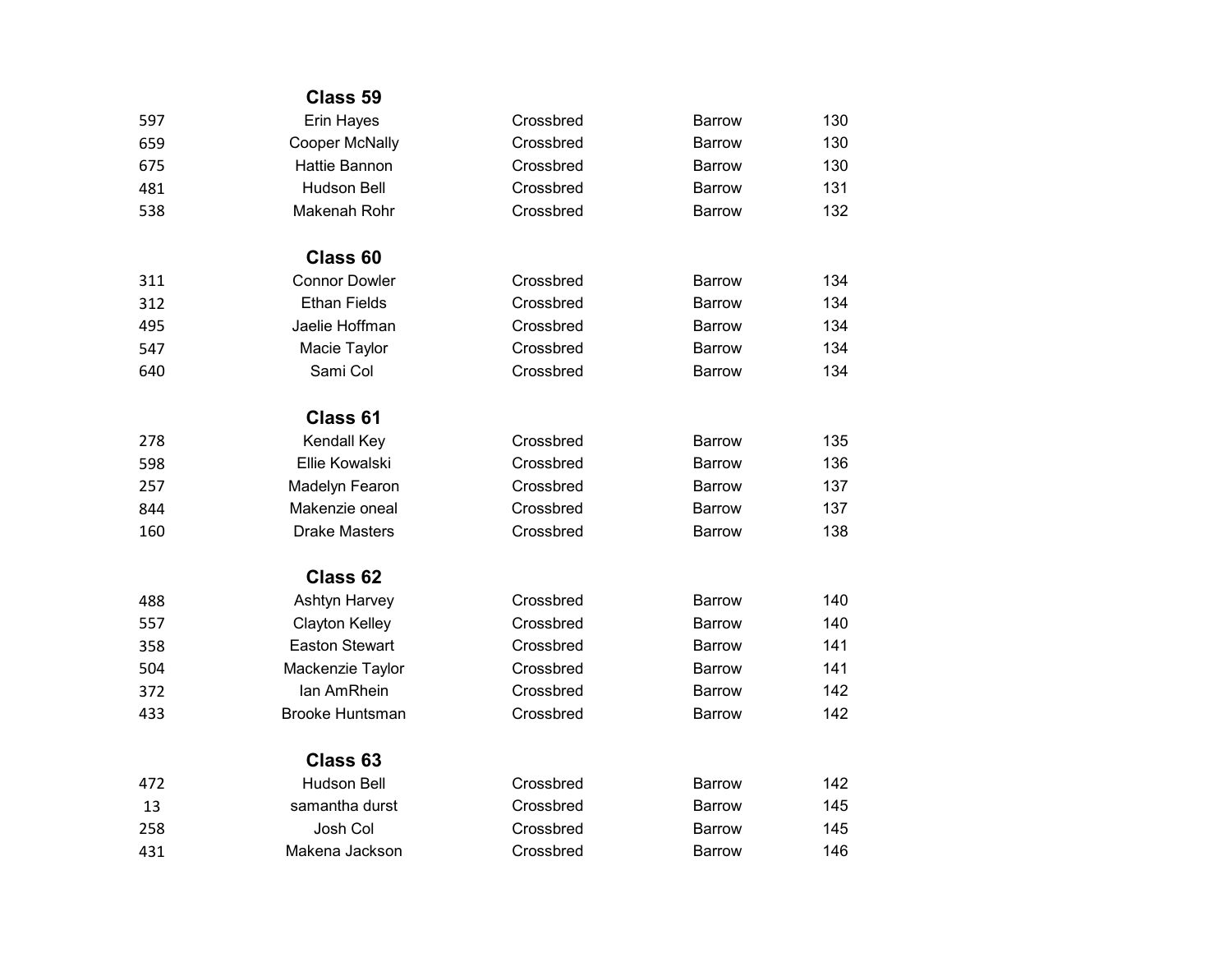| 651 | <b>Travis Durst</b>      | Crossbred | <b>Barrow</b>                                                                                      | 147 |
|-----|--------------------------|-----------|----------------------------------------------------------------------------------------------------|-----|
|     | Class 64                 |           |                                                                                                    |     |
| 694 | Sophie Stallcop          | Crossbred | Barrow                                                                                             | 148 |
| 586 | Katie Howell             | Crossbred | <b>Barrow</b>                                                                                      | 149 |
| 690 | Allyson Antunez          | Crossbred | <b>Barrow</b>                                                                                      | 150 |
| 708 | <b>Travis Harkrader</b>  | Crossbred | <b>Barrow</b>                                                                                      | 150 |
| 800 | Olivia Cassidy           | Crossbred | <b>Barrow</b>                                                                                      | 150 |
| 839 | Owen Russell             | Crossbred | Barrow                                                                                             | 150 |
|     | Class 65                 |           |                                                                                                    |     |
| 98  | Ella Meyer               | Crossbred | <b>Barrow</b>                                                                                      | 152 |
| 306 | <b>Corey Cress</b>       | Crossbred | <b>Barrow</b>                                                                                      | 152 |
| 166 | <b>Tori Osten</b>        | Crossbred | Barrow                                                                                             | 154 |
| 96  | Parker Rosenberger       | Crossbred | <b>Barrow</b>                                                                                      | 155 |
| 528 | <b>Emery Pauley</b>      | Crossbred | <b>Barrow</b>                                                                                      | 155 |
| 748 | <b>Holly Howard</b>      | Crossbred | <b>Barrow</b>                                                                                      | 156 |
|     | Class 66                 |           |                                                                                                    |     |
| 302 | <b>Gus Frasch</b>        | Crossbred | <b>Barrow</b>                                                                                      | 158 |
| 67  | Amanda Carter            | Crossbred | <b>Barrow</b>                                                                                      | 160 |
| 366 | Lane Mollett             | Crossbred | <b>Barrow</b>                                                                                      | 162 |
| 377 | Leila Quimby             | Crossbred | <b>Barrow</b>                                                                                      | 162 |
| 465 | Gracelyn Zender          | Crossbred | <b>Barrow</b>                                                                                      | 162 |
|     | Class 67                 |           | <b>Barrow</b><br><b>Barrow</b><br><b>Barrow</b><br><b>Barrow</b><br><b>Barrow</b><br><b>Barrow</b> |     |
| 299 | <b>Brayden Lancaster</b> | Crossbred |                                                                                                    | 168 |
| 836 | <b>Bella Herrera</b>     | Crossbred |                                                                                                    | 168 |
| 682 | Joe Stien                | Crossbred |                                                                                                    | 170 |
| 223 | Dalton Workman           | Crossbred |                                                                                                    | 171 |
| 480 | Karragan Gudgel          | Crossbred |                                                                                                    | 173 |
|     | Class <sub>68</sub>      |           |                                                                                                    |     |
| 52  | <b>Caden Nation</b>      | Crossbred |                                                                                                    | 175 |